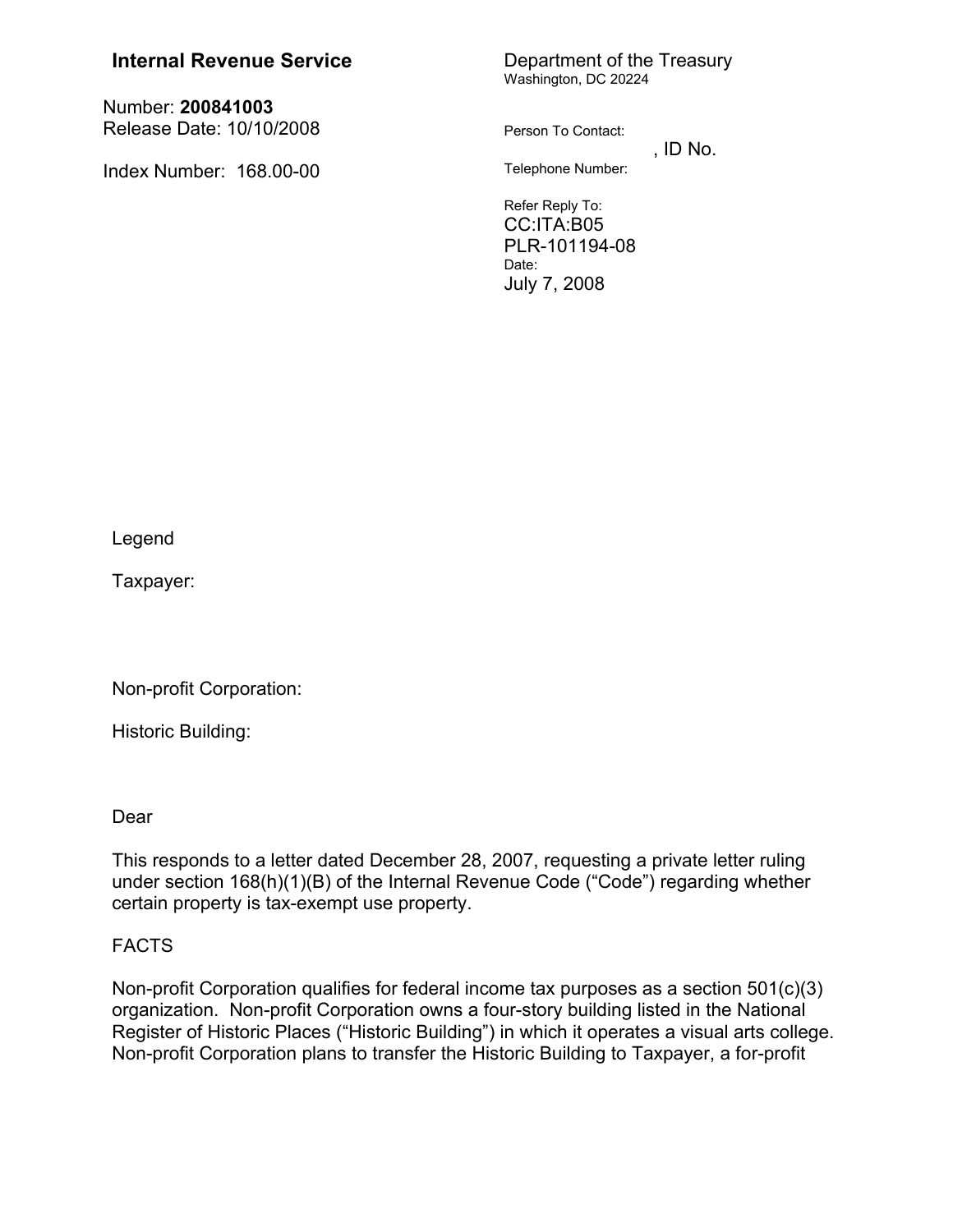limited liability company. Taxpayer will substantially rehabilitate the Historic Building and will claim rehabilitation tax credits under section 47 of the Code.

As part of the rehabilitation project, Taxpayer intends to construct a new four-story building ("Addition") directly adjacent and connected to the Historic Building. Planning for and construction of the Addition has been an inherent component of the rehabilitation of the Historic Building. The configuration of the floors and doorways of the Addition were specifically designed to integrate the Historic Building and the Addition, including passageways between the two structures. The actual construction of the Addition will take place at substantially the same time as the historic rehabilitation of the Historic Building, and both are being managed by the same developer.

After the rehabilitation and construction projects are completed, the Taxpayer will lease a portion of the Historic Building and the Addition back to the Non-profit Corporation.

### RULING REQUESTED

Taxpayer asks for a ruling that the Addition and the Historic Building will be treated as part of the same project and therefore as one property for purposes of the 35-percent threshold test of section 168(h)(1)(B)(iii) of the Code.

### LAW & ANALYSIS

Section 168(h)(1)(B)(i) of the Code defines the term "tax-exempt use property," in the case of nonresidential real property, to mean that portion of the property leased to a taxexempt entity in a disqualified lease.

Under section 168(h)(i)(B)(ii), the term "disqualified lease" means any lease of the property to a tax-exempt entity, but only if: (I) part or all of the property was financed (directly or indirectly) by an obligation the interest on which is exempt from tax under section 103(a) and such entity (or a related entity) participated in such financing, (II) under such lease there is a fixed and determinable price purchase or sale option which involves such entity (or a related entity) or there is the equivalent of such an option, (III) such lease has a term in excess of 20 years, or (IV) such lease occurs after a sale (or other transfer) of the property by, or lease of the property from, such entity (or a related entity) and such property has been used by such entity (or a related entity) before such sale (or other transfer) or lease.

Under section 168(h)(1)(B)(iii), property will be considered "tax-exempt use property" only if the portion of the property leased to tax-exempt entities in disqualified leases is more than 35 percent of the property ("35-percent threshold test").

Section 168(h)(1)(B)(iv) provides that improvements to a property (other than land) shall not be treated as a separate property for purposes of section 168(h)(1)(B).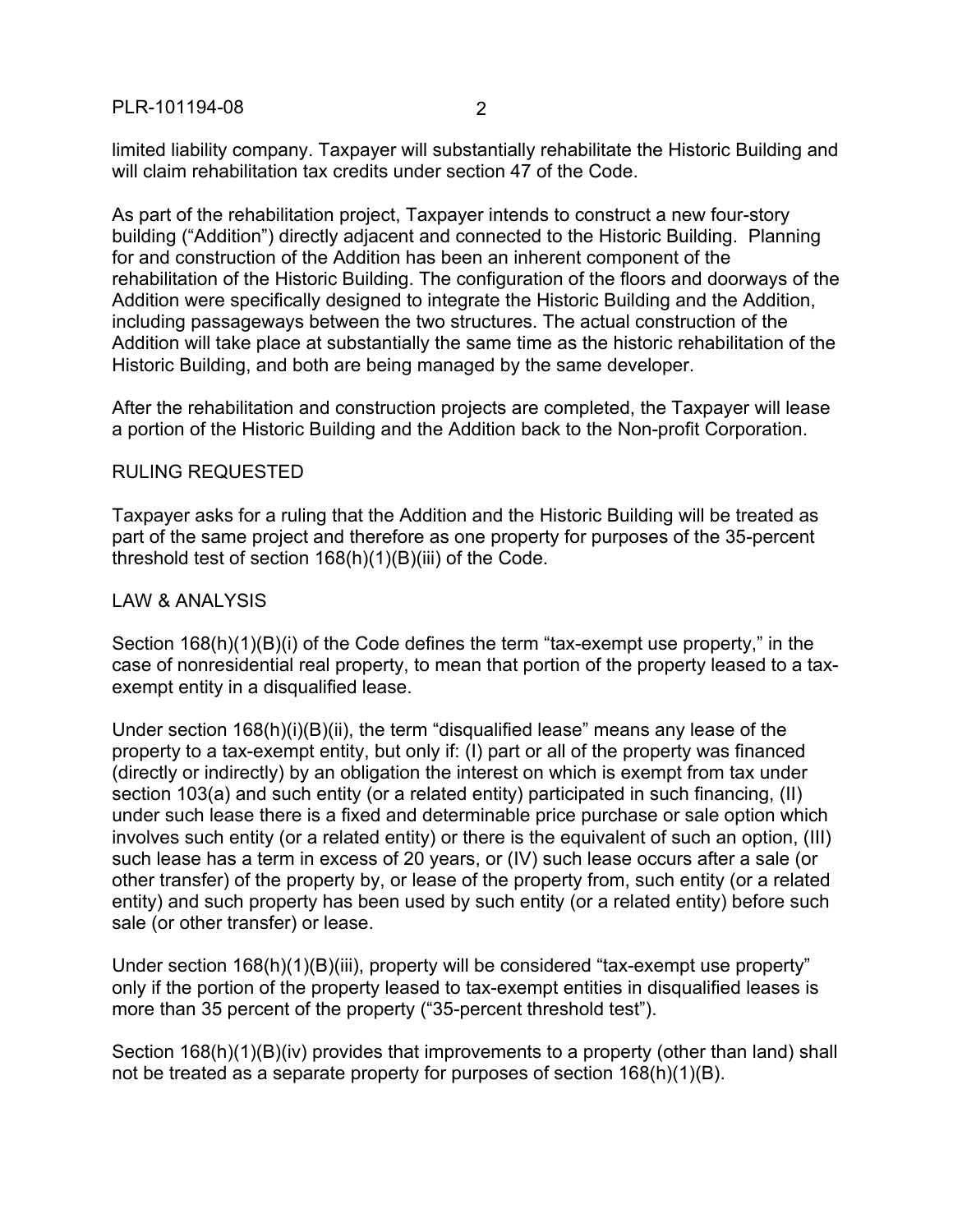Section 1.168(j)-1T, Q&A-6, of the temporary Income Tax Regulations provides that the phrase "more than 35 percent of the property" means more than 35 percent of the net rentable floor space of the property. The net rentable floor space does not include the common areas of the building, regardless of the terms of the lease. For purposes of the 35-percent threshold test, two or more buildings will be treated as separate properties unless they are part of the same project, in which case they will be treated as one property. Two or more buildings will be treated as part of the same project if the buildings are constructed, under a common plan, within a reasonable time of each other on the same site and will be used in an integrated manner. See also the Deficit Reduction Act of 1984, H. Rep. No. 432, Pt. 2, 98th Cong., 2d Sess. 1147; S. Prt. No. 169, Vol. 1, 98<sup>th</sup> Cong., 2d Sess. 132 (1984).

Taxpayer asserts in its ruling request that in determining whether the 35-percent threshold test has been met the Addition should be counted as part of the same property as the Historic Building under section 168(h)(1)(B)(iii) of the Code. In our view, the Taxpayer's facts and representations support treating the Historic Building and the Addition as part of the same project because the renovation of the Historic Building and construction of the Addition will be under a common plan, within a reasonable time of each other on the same site and the Addition will be used in an integrated manner with the Historic Building.

First, the Addition will be directly adjacent and connected to the Historic Building. In addition, the construction of the Addition is being conducted as part of the same common plan as the renovation of the Historic Building. Planning for and construction of the Addition has been an inherent component of the rehabilitation of the Historic Building. Configuration of the floors and doorways of the Addition were specifically designed to integrate the two buildings and passageways between the two structures are included in the construction plans. Consequently, we think that the Addition is constructed on the same site as the Historic Building.

Further, the construction of the Addition will take place at substantially the same time as the rehabilitation of the Historic Building. Moreover, both are being managed by the same developer. Furthermore, these buildings will be used in an integrated manner. We therefore conclude that the Historic Building and the Addition are part of the same project, and that this project constitutes the "property" for purposes of applying the 35 percent threshold test of section 168(h)(1)(B)(iii).

#### CONCLUSIONS

Based on the facts and representations made by the Taxpayer, we conclude, as discussed more fully above, that the Addition and the Historic Building will be treated as part of the same project and therefore as one property for purposes of the 35-percent threshold test of section 168(h)(1)(B)(iii) of the Code.